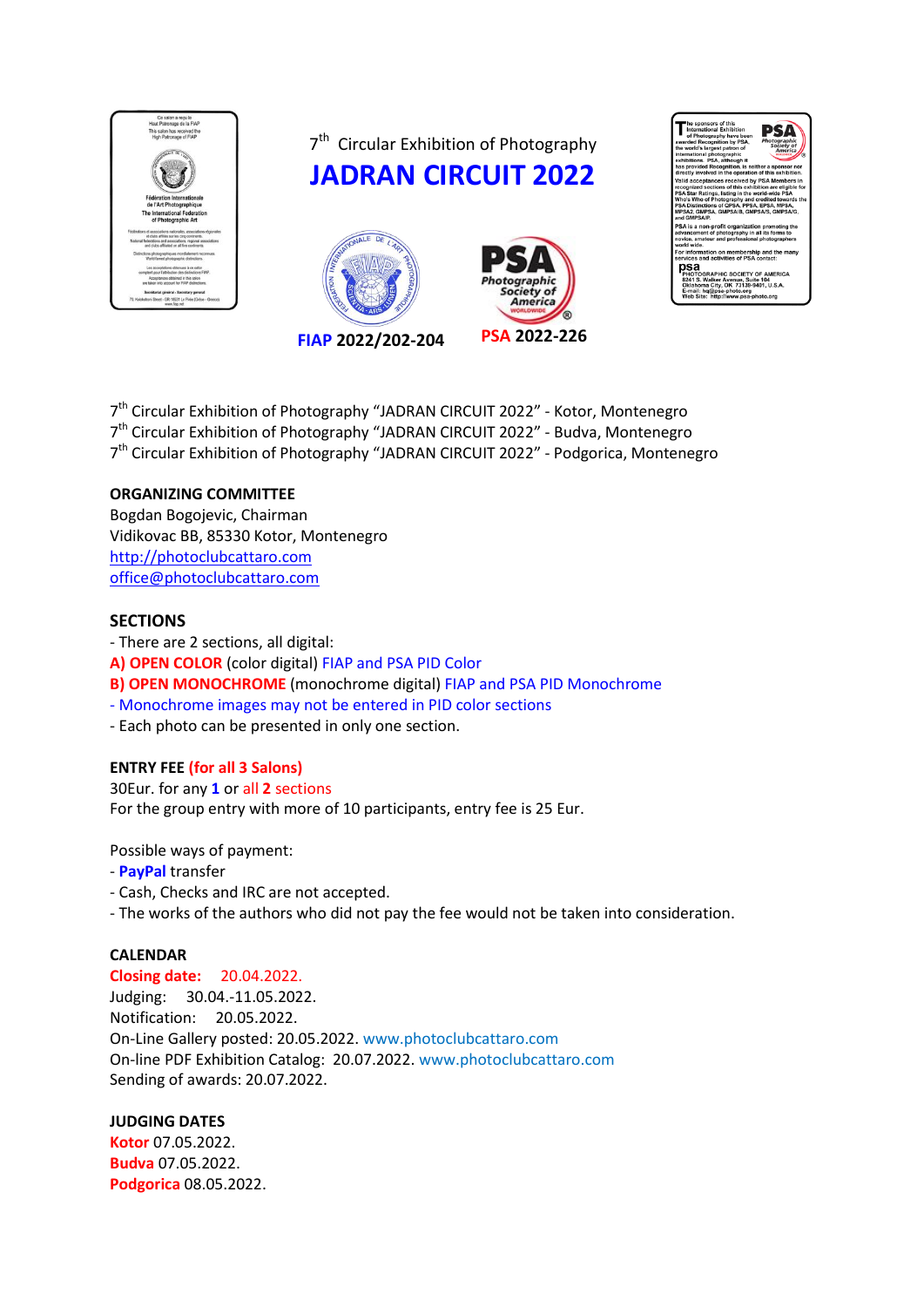### **REPORT CARD NOTIFICATION**

All participants will receive report card notification via e-mail. The results of the exhibition will also be published on the website www.photoclubcattaro.com

#### **EMAILS SPAM BLOCKING:**

Confirmations of entry submittals and Report Cards will be sent to entrants Please be sure that this email address gets included in your "safe" email addresses to assure receipt of these emails instead of having them blocked by your security system. Also check your Junk E-Mail or Spam folder to see if your email software placed any messages from the exhibition there.

#### **EXHIBITION PUBLIC SHOWINGS**

**Kotor** Vidikovac BB, Montenegro 15.06.2022. and 22.06.2022. **Budva** Rozino bb, Budva, Montenegro 16.06.2022. and 23.06.2022. **Podgorica** Belvederska 91, Montenegro 17.06.2022. and 24.06.2022.

### **JURY MEMBERS**

#### **Kotor:**

**Frank HAUSDOERFER, MPSA, EFIAP, C\*\*\*MOL, R-ISF10, GPU VIP2, GPU 4 Crowns, GPU Aphrodite, WPAI Silver, EÖVF, MIIWF, FAPU, PSA PIDC 5 Galaxy, PSA PTD 3 Galaxy, DVF Bronze,** Germany **Jacky PANHUYZEN.** EFIAP/g , GMPSA, Belgium **James BALL LDPS,** England

#### **Budva:**

**Barbara JENKIN,** EFIAP/d2, GMPSA/p, SPSA, ARPS, England **Luciano CARDONATI,** EFIAP/p, Italy **Hadzi Miodrag MILADINOVIC**, EFIAP/b, MF FSS, Serbia

#### **Podgorica:**

**Cihan KARACA**, EFIAP/d3, GPU CR4, GPU VIP5, Hon.FtGM, cMoL, Hon.M.GCPC, Turkey **Wolfgang LIN,** GMPSA, EFIAP/s, DE.SPAS, GPU Hermes, GPU CR4, GPU VIP4, Hong Kong **Geza LENNERT**, EFIAP, MF FSS, Serbia

### **AWARDS**

#### **Kotor**

### **FIAP Blue Badge for the best Author**

**FIAP** Gold medal in each section (2 altogether) + 2 FIAP honorable mention ribbons in each section (4 altogether) **PSA** Gold medal in each section (2 altogether) **DPA** Gold medal in each section (2 altogether) **SALON** Gold, Silver, Bronze medals in each section (6 altogether) + 16 SALON honorable mention ribbons in each section (32 altogether)

#### **Budva**

#### **FIAP Blue Badge for the best Author**

**FIAP** Gold medal in each section (2 altogether) + 2 FIAP honorable mention ribbons in each section (4 altogether) **PSA** Gold medal in each section (2 altogether) **DPA** Gold medal in each section (2 altogether) **SALON** Gold, Silver, Bronze medals in each section (6 altogether) + 16 SALON honorable mention ribbons in each section (32 altogether)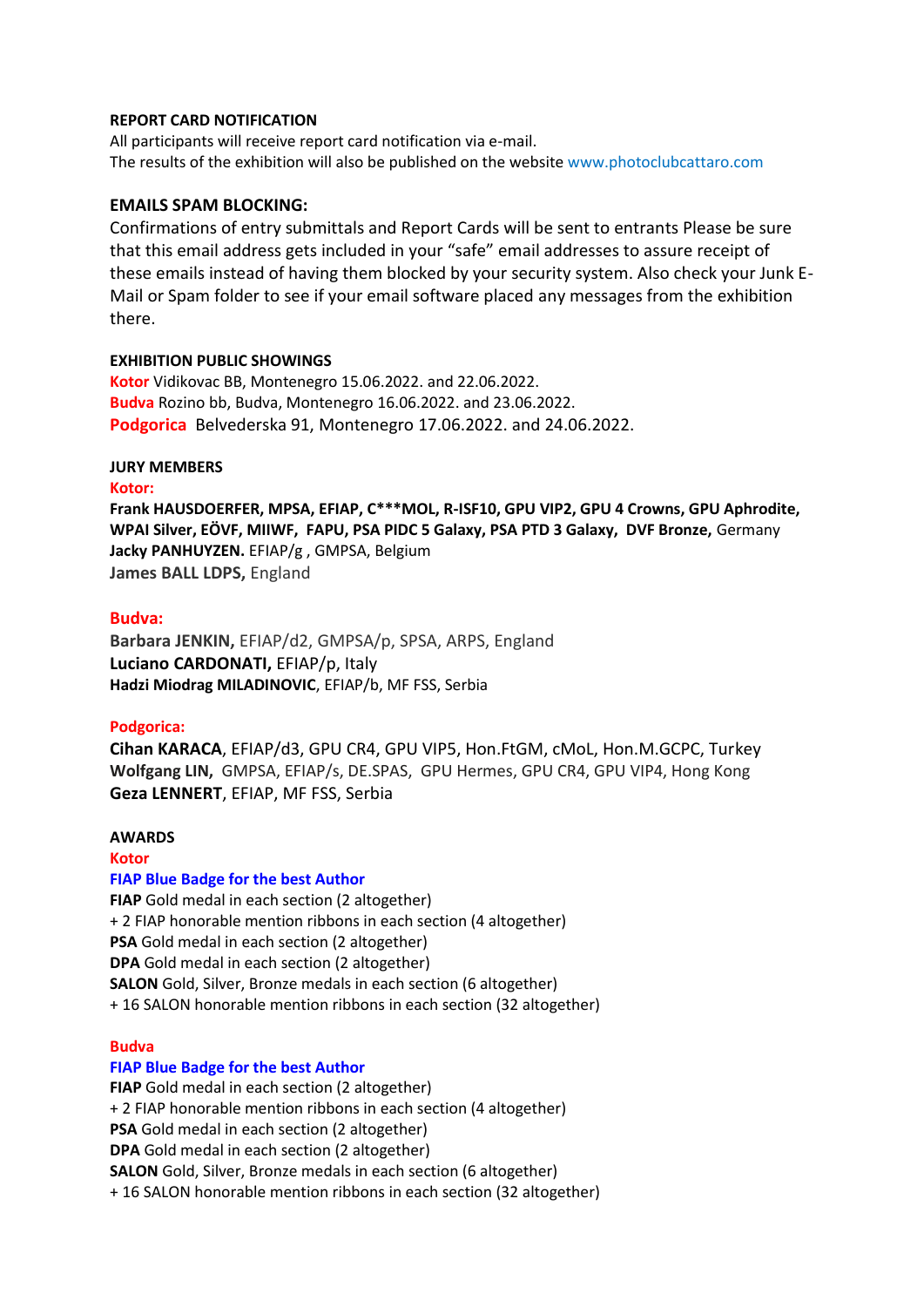### **Podgorica**

#### **FIAP Blue Badge for the best Author**

**FIAP** Gold medal in each section (2 altogether) + 2 FIAP honorable mention ribbons in each section (4 altogether) **PSA** Gold medal in each section (2 altogether) **DPA** Gold medal in each section (2 altogether) **SALON** Gold, Silver, Bronze medals in each section (6 altogether) + 16 SALON honorable mention ribbons in each section (32 altogether)

The jury reserves the right to grant additional awards. Each author can receive only one award in each of the section. The decision of the jury is final and irrevocable, complaints are not possible.

### **CATALOG**

PDF Downloadable from web site by exhibitors on our web site: www.photoclubcattaro.com

# **Conditions of Entry**

**IMAGE AND ENTRY REQUIREMENTS** This exhibition is open to anyone; however, an entry may be rejected when the Sponsor or the Exhibition Organizers, in their reasonable discretion, believes the entry does not conform to exhibition rules and these Conditions of Entry. Membership in any photographic organization is not required.

**Sanctions**: Entries will not be accepted from any entrant who is currently sanctioned by PSA.

### **PSA Star Ratings**

To receive proper Star ratings credit from PSA, entrants must provide their names and country exactly the same in each exhibition. Aliases are not permitted. Please contact PSA in the event of name changes or relocating to another country. Using one's name differently in different exhibition exposes the entrant to the risk that many of their acceptances may not be recognized by PSA Star Ratings

### **Image Creation**

Entries must originate as photographs (image-captures of objects via light sensitivity) made by the entrant on photographic emulsion or acquired digitally.

### **Certification**:

By virtue of submitting an image, the entrant certifies the work as his or her own (.Images may not incorporate elements produced by anyone else (for example: clip art, images or art by others downloaded from the Internet). Aliases are not allowed. The entrant permits the sponsors to reproduce all or part of the entered material free of charge for publication and/or display in media related to the exhibition. This may include low resolution posting on a website. Note: Entrants who indicate that their images may not be reproduced or used "will not be eligible for awards" or inclusion in audio-visuals of the exhibition "and could be subject to disqualification" by the exhibition sponsors. The exhibition assumes no liability of any misuse of copyright

**Alteration and Computer Generation** Subject to Divisional restrictions (particularly Nature, Photo Travel, and Photojournalism) images may be altered, either electronically or otherwise, by the maker. Adjustments to enhance images or creatively modify images are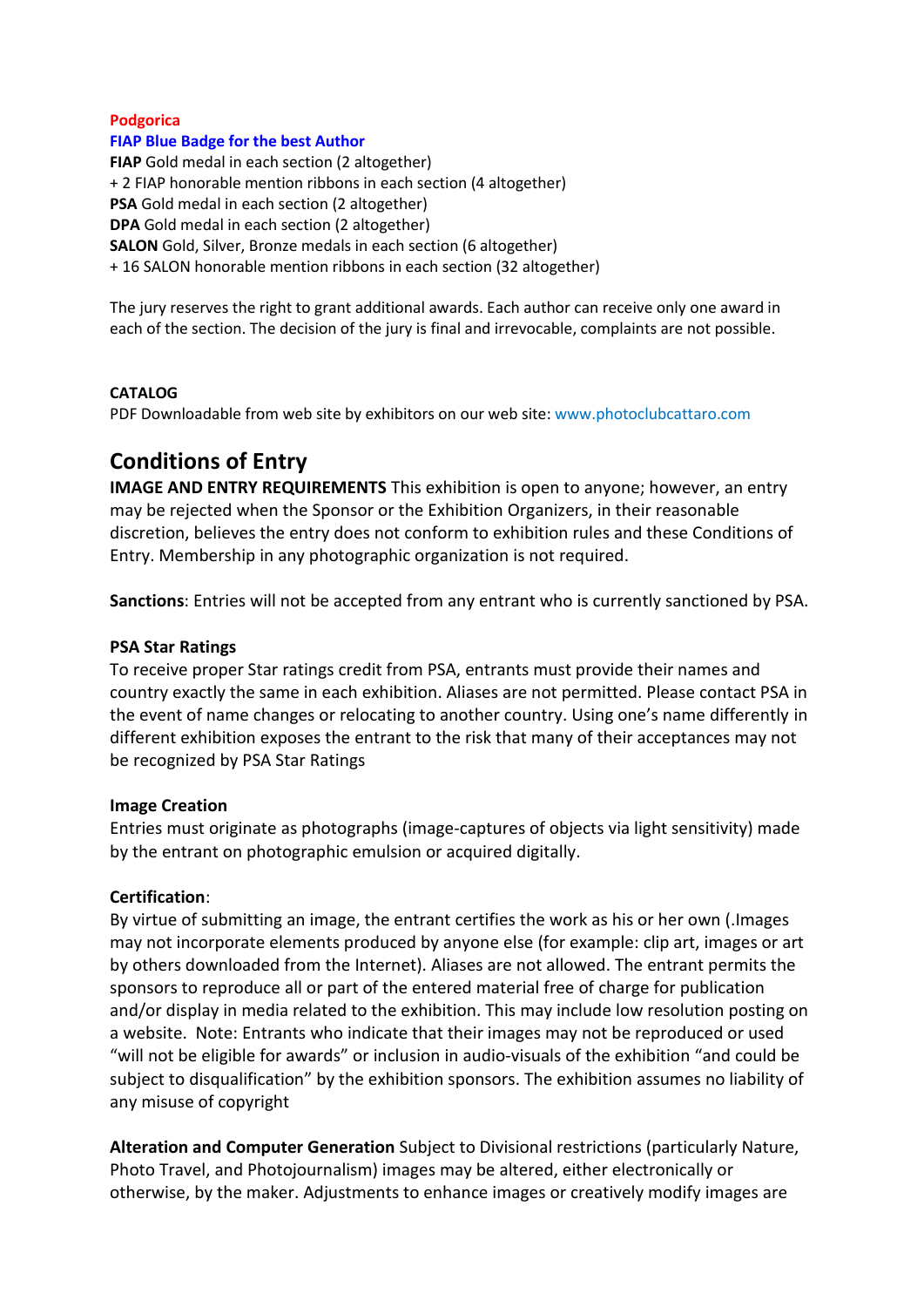allowed providing the underlying photograph is retained in a way that is obvious to the viewer. Images may not be constructed entirely with a computer, and must be the sole work of the author

**Re-use of accepted images**: Once an image has been accepted in this exhibition it may not be entered again in any future instances of this exhibition. It may, of course, be entered in any other PSA/FIAP recognised exhibitions but **must always have the same title**.

**Entry**: An Entry consists of, up to and including, four (4) images entered by a single entrant into the same Section. An entrant may only enter a specific Section once.

# **Titles**:

Each image must have a unique title **that is a description of the image**. That unique title must be used for entry of that image or of an identical Image into any and all PSA-Recognized exhibitions. Titles must be 35 characters or fewer. No titles may be visible to the judges, and nothing in the image may identify the maker. Titles may not include file extensions such as .jpg or .jpeg (or any other camera capture filenames such as IMG 471). Titles may not consist of personal identifiers possibly augmented by a number; or include words such as "untitled" or "no title". Titles may not consist solely of numbers unless those numbers are prominently contained within the image, such as a contestant number in a race.

# **Color and Monochrome:**

Color and Monochrome images from the same capture that share substantial pictorial content in common will be considered the same image and must be given the same title.

### **PHOTOGRAPHS**

# AUTHORS MUST FILL OUT ENTRY FORM AND SUBMIT PHOTOS ONLINE

- Photos must be in JPG file format, Max. image width (horizontal) is 1920 pix. Max. image height (vertical) is 1080 pix. in 300 dpi. compression 7-12, max 2Mb.

### **ORGANIZATION UNDER PATRONAGE**

- The Exhibition will be conducted in accordance with the rules of the PSA and FIAP
- An entrant's images will not be presented to the judges consecutively. An entrant's four images will be distributed throughout four rounds of judging in that section. Distribution of images will be in the same round order as submitted by the entrant.
- An image may be entered in only one section.

# **JUDGING METHOD**

- Remote judging of images will be with calibrated computer monitors (minimum 19 inches) or high definition TV screens at 100% of the submitted pixel size (1920x1080 pix).
- Equipment will not resize any submitted images or change the aspect ratio of the original image to "Fit to screen" or to "Fill screen" by monitors or HDTV equipment.
- All information, including image file names, provided to the judges for remote judging will retain complete anonymity of the entrants and not provide the judges with any means of determining any entrant's personal details, such as name, email address, or country.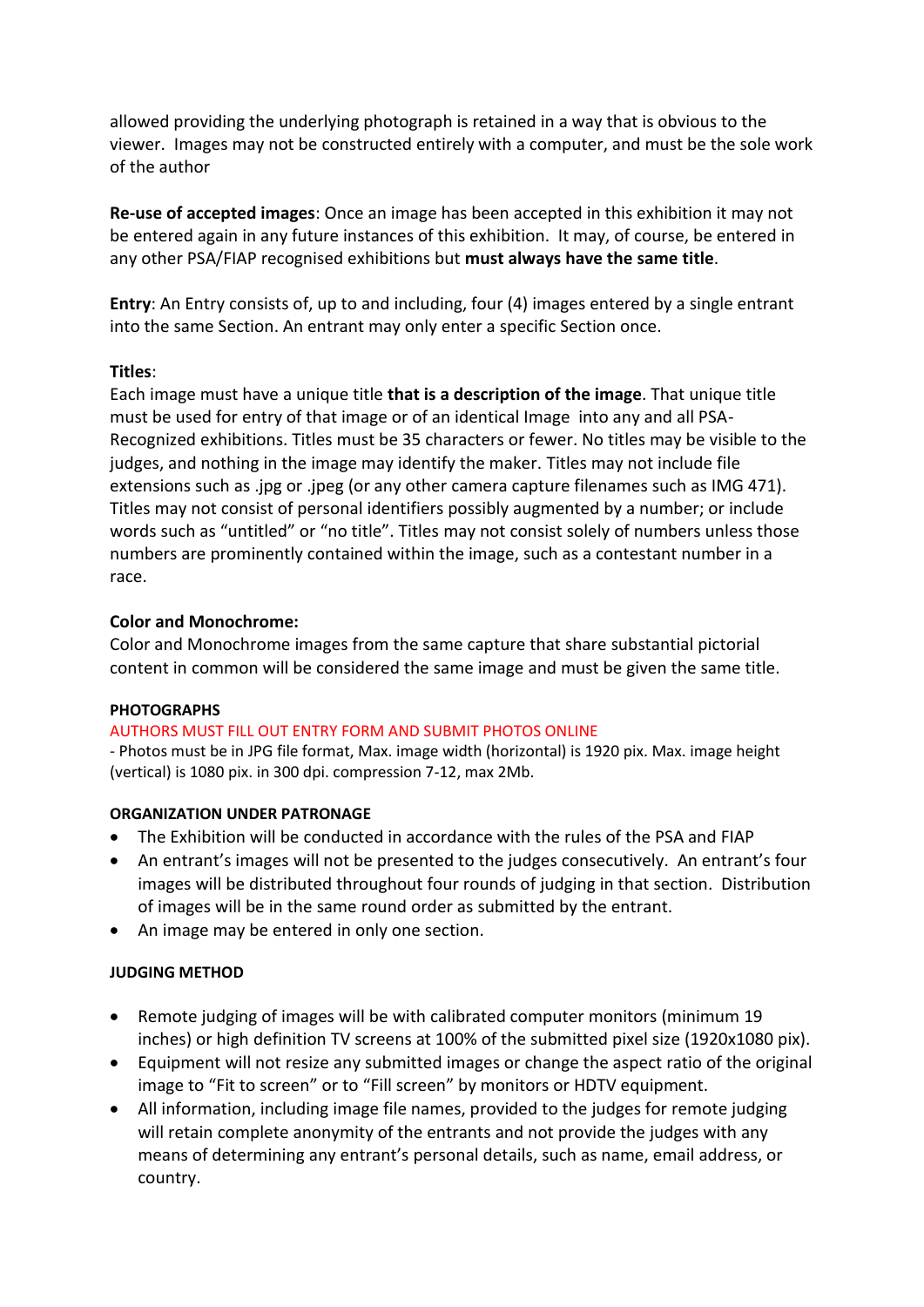### **DATA PROTECTION**

By entering this exhibition, you are explicitly consenting to the personal details you have supplied, including email addresses, being held, processed and used by the exhibition organizers for purposes associated with this exhibition. You also explicitly consent to such information being sent to organizations that have accorded official recognition, patronage or accreditation to this exhibition. You acknowledge and accept that entering this exhibition means that the status and results of your entry may be made public.

### **SUBJECT MATTER AND SECTION DEFINITIONS**

### **Statement on Subject Matter applicable to all sections**

The fundamental rule that must be observed at all times and **applies to all sections** offered in exhibitions with FIAP patronage or PSA recognition is that **the welfare of living creatures is more important than any photograph**. This means that practices such as baiting of subjects with a living creature and removal of birds from nests, for the purpose of obtaining a photograph, are highly unethical, and such photographs are not allowed in any exhibition with FIAP patronage or PSA recognition. Under no circumstances may a living creature be placed in a situation where it will be killed, injured or stressed for the purpose of obtaining a photograph. This rule applies regardless of whether or not the creature being killed, injured or stressed is visible in the captured image. There are also concerns about the use of aerial photography, drones, helicopters, low flying aircraft. These should not cause any interference with other individuals or animals which causes a disturbance in their normal activity or disrupt the way any individuals or animals interact with their environment.

Entry in this exhibition is conditional on accepting these policies. The content of images must comply with these General Conditions and with the Division and Section definitions listed in these conditions. Images that - in the sole opinion of the judges or the Exhibition Organizers - do not comply, will be disqualified so the entrant may be aware of the problem when considering entry into other exhibitions with FIAP patronage/PSA recognition.

Further details on the PSA's drone policy may be found at [https://psa-photo.org/index.php?psa](https://psa-photo.org/index.php?psa-policies%23drone)[policies#drone](https://psa-photo.org/index.php?psa-policies%23drone)

# **FIAP definition of Monochrome**

A black and white work fitting from the very dark grey (black) to the very clear grey (white) is a monochrome work with the various shades of grey. A black and white work toned entirely in a single colour will remain a monochrome work able to stand in the black and white category; such a work can be reproduced in black and white in the catalogue of a salon under FIAP Patronage. On the other hand a black and white work modified by a partial toning or by the addition of one colour becomes a colour work (polychrome) to stand in the colour category; such a work requires colour reproduction in the catalogue of a salon under FIAP Patronage

### **PSA Monochrome Definition**

An image is considered to be Monochrome only if it gives the impression of having no color (i.e. contains only shades of grey which can include pure black and pure white) OR it gives the impression of being a greyscale image that has been toned in one color across the entire image. (For example by Sepia, red, gold, etc.) A greyscale or multi-colored image modified or giving the impression of having been modified by partial toning, multi-toning or by the inclusion of spot coloring does not meet the definition of monochrome and shall be classified as a Color Work.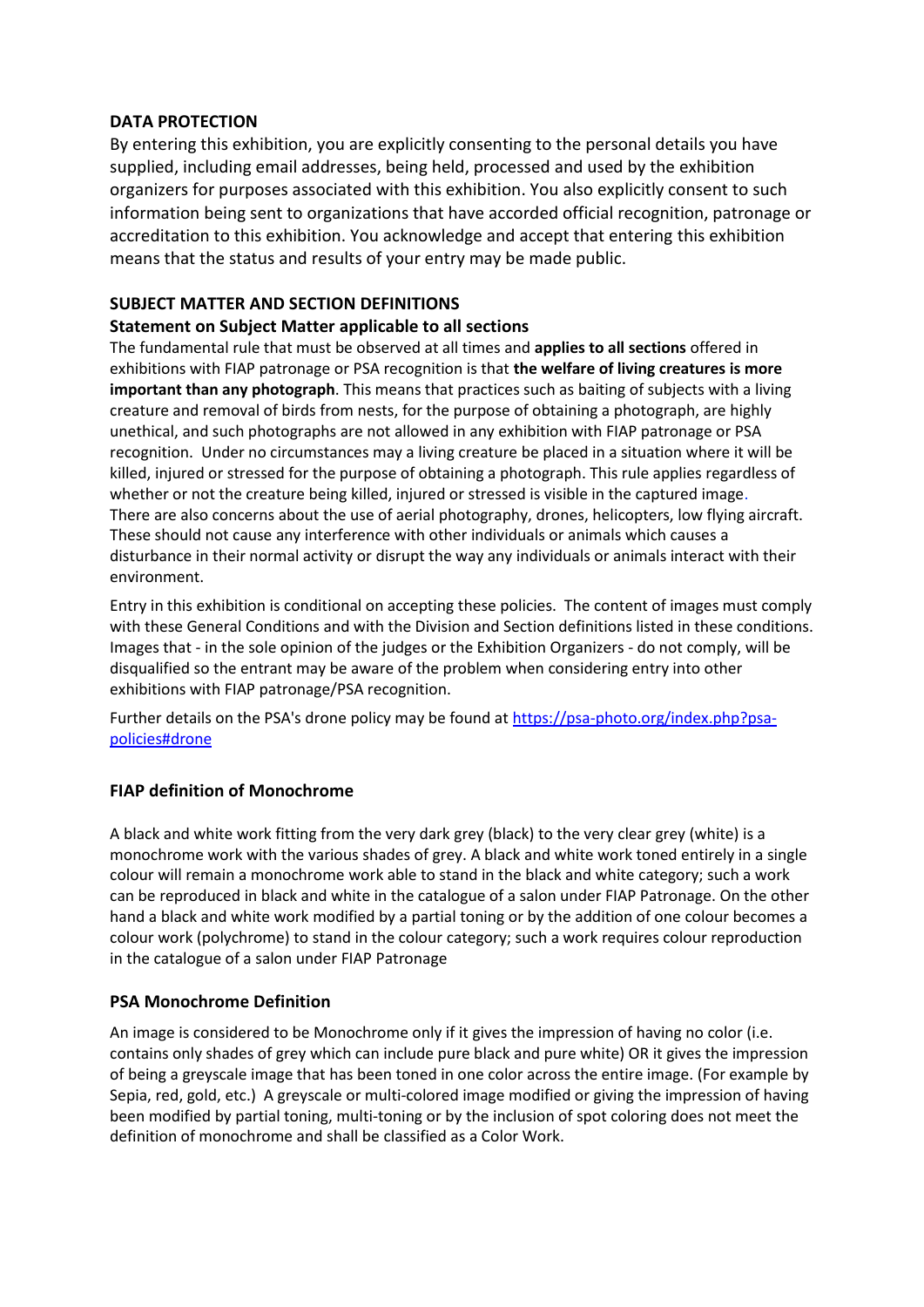### **Breaches of Rules**

### **FIAP:**

The mention that by the sole act of submitting his/her images or files to a salon under FIAP Patronage, the entrant accepts without exception and with no objection the following terms: - that the submitted images can be investigated by FIAP to establish if these obey to FIAP regulations and definitions even if the entrant is not a member of FIAP, - that FIAP will use any means at its disposal for this undertaking, - that any refusal to cooperate with FIAP or any refusal to submit the original files as captured by the camera, or failure to provide sufficient evidence, will be sanctioned by FIAP, that in case of sanctions following the non compliance with FIAP regulations, the name of the entrant will be released in any form useful to inform the breaches of the rules. It is recommended to leave the EXIF data in the submitted files intact in order to ease eventual investigations. If, at any time, it is determined in the reasonable discretion of the exhibition organizer or the judges before, during, or after the judging of an exhibition that an entrant has submitted entries where one or more images may fail to comply with these Conditions of Entry, including the stated definitions, the exhibition organizers reserve the right to delete the entry from the exhibition and void any or all acceptances or awards in connection with the exhibition. Fees may be forfeited or refunded in these circumstances. The entrant acknowledges that the decision of the exhibition organizers or the judges is final

### **PSA**

If, at any time, it is determined in the reasonable discretion of the exhibition organizer or the judges before, during, or after the judging of an exhibition that an entrant has submitted entries where one or more images may fail to comply with these Conditions of Entry, including the stated definitions, the exhibition organizers reserve the right to delete the entry from the exhibition and void any or all acceptances or awards in connection with the exhibition. Fees may be forfeited or refunded in these circumstances. The entrant acknowledges that the decision of the exhibition organizers or the judges is final

In order to ensure that images comply with the Conditions of Entry and definitions, the exhibition organizers may carry out reasonable measures to verify that:

a) the images are the original work of the entrant and

b) the images comply with the rules and definitions as set out in these Conditions of Entry

These steps include, but are not limited to, questioning any entrant, requiring the submission of RAW files or other digital files representing the original capture of the submitted image(s), confronting the entrant with evidence that one or more submitted images fails to comply with the Conditions of Entry (also known as Entry Rules), and offering the entrant a reasonable opportunity to provide counter evidence to refute the exhibition organizer's evidence by a set deadline. Such entries that are not cleared or are still questionable after the entrant has presented evidence may be considered in breach of these Conditions of Entry, and declined. Such entries may be referred to PSA for further investigation of possible ethics violations

PSA retains the right to investigate in any way all complaints/suspicions of breaches of entry conditions, impose sanctions if deemed necessary, void the acceptances of any image found to violate the PSA rules, include the entrant's name on the list of sanctions provided to Exhibitions, and share such investigations with FIAP. Entrants automatically agree to these terms by the act of entering the Exhibition and agree to cooperate with any investigation.

If another party is submitting images on the entrant's behalf, the entrant will still be held responsible for adhering to these Conditions of Entry (Entry Rules) **and will be subject to sanction for any violations** to these Conditions of Entry and PSA's Statement of Ethics that may result. If another party is processing images for an entrant or submitting images on the entrant's behalf, the entrant will still be held responsible for adhering to all Conditions of Entry including the specific conditions in the relevant definitions